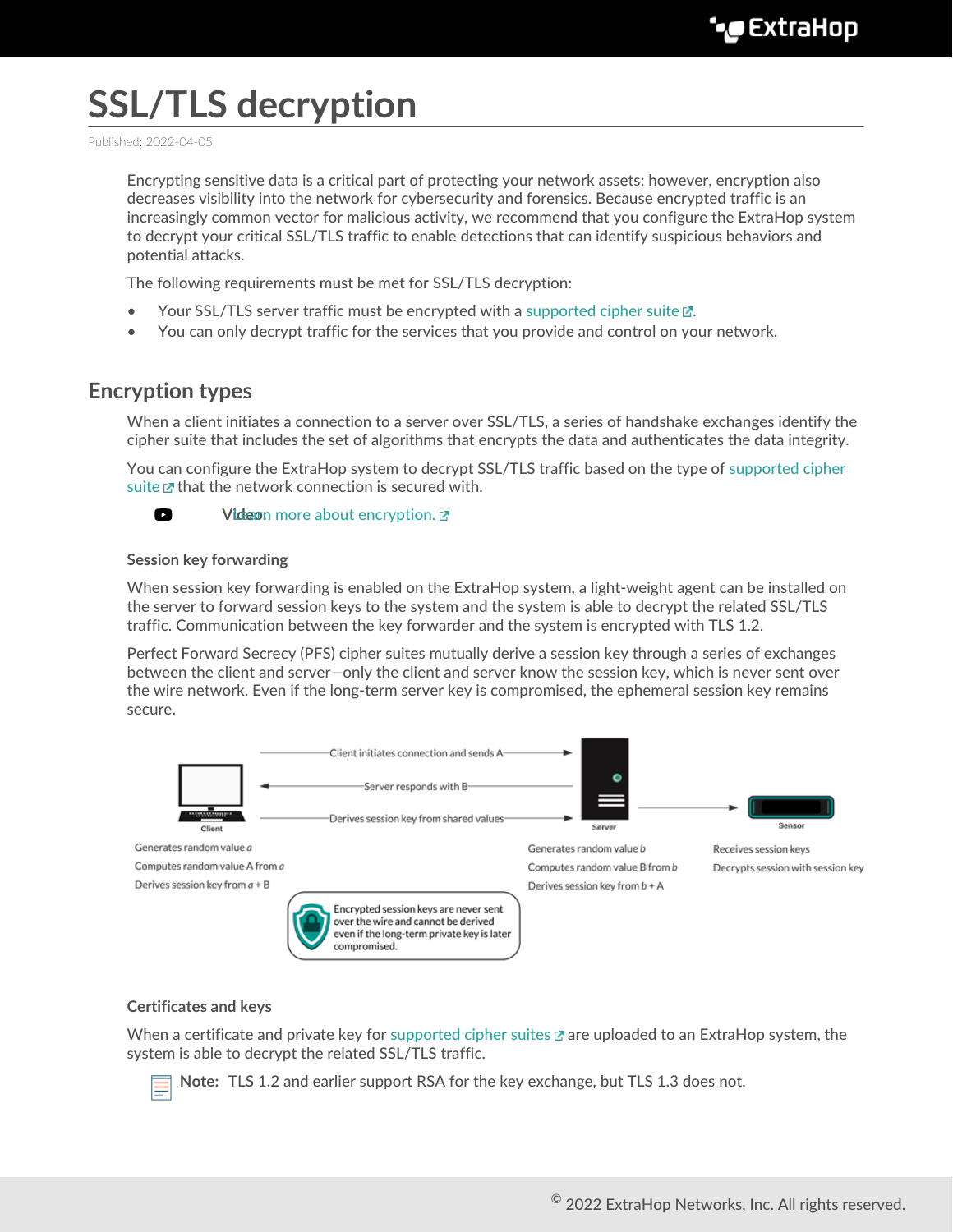Cipher suites for RSA can be decrypted with a server certificate and private key. When a client connects to a server over SSL/TLS, the server responds with a certificate that validates its identity and shares the public key. The client generates and encrypts a session key and sends the encrypted session key to the server. The client validates that the certificate is signed by a trusted certificate authority and that the server matches the requested domain.

Because the encrypted session key is sent over the wire network during the handshake and the private key is held long term on the server, anyone with access to the traffic, the server certificate, and the private key can derive the session key and decrypt the data. Teams that are responsible for encrypting their traffic might be hesitant to share private keys with other devices on the network to minimize risk.



## **Best practices**

Here are some best practices you should consider when implementing SSL/TLS encryption.

- Turn off SSLv2 to reduce security issues at the protocol level.
- Turn off SSLv3, unless it is required for compatibility with older clients.
- Turn off SSL compression to avoid the CRIME security vulnerability.
- Turn off session tickets unless you are familiar with the risks that might weaken Perfect Forward Secrecy.
- Configure the server to select the cipher suite in order of the server preference.
- Note that session key forwarding is the only option for traffic encrypted with TLS 1.3.

# **Which traffic to decrypt**

The traffic you want to inspect is likely to contain sensitive data, so the ExtraHop system does not write decrypted payload data to disk. The ExtraHop system analyzes the traffic in real-time and then discards the session key unless a Trace appliance is deployed for continuous packet capture. Optionally, the system can be configured to store the session key with the packets, which is a safer approach than sharing the longterm private key with analysts.

Here are some examples of the type of data you should consider decrypting with the ExtraHop system:

- Traffic that is valuable to inspect for security use cases, such as HTTP and database traffic. Decrypting HTTP can surface web application attacks such as SQL injection and Cross-site Scripting, which are among the top OWASP list of common attacks and critical web CVE exploits, such as F5 BIG-IP CVE and Citrix ADC CVE. Decrypted database traffic surfaces suspicious behaviors such as enumeration and unusual table access.
- Traffic where you might need forensic auditing to meet compliance regulations or to investigate incidents on critical systems—such as your customer databases, systems that house valuable intellectual property, or servers that provide critical network services.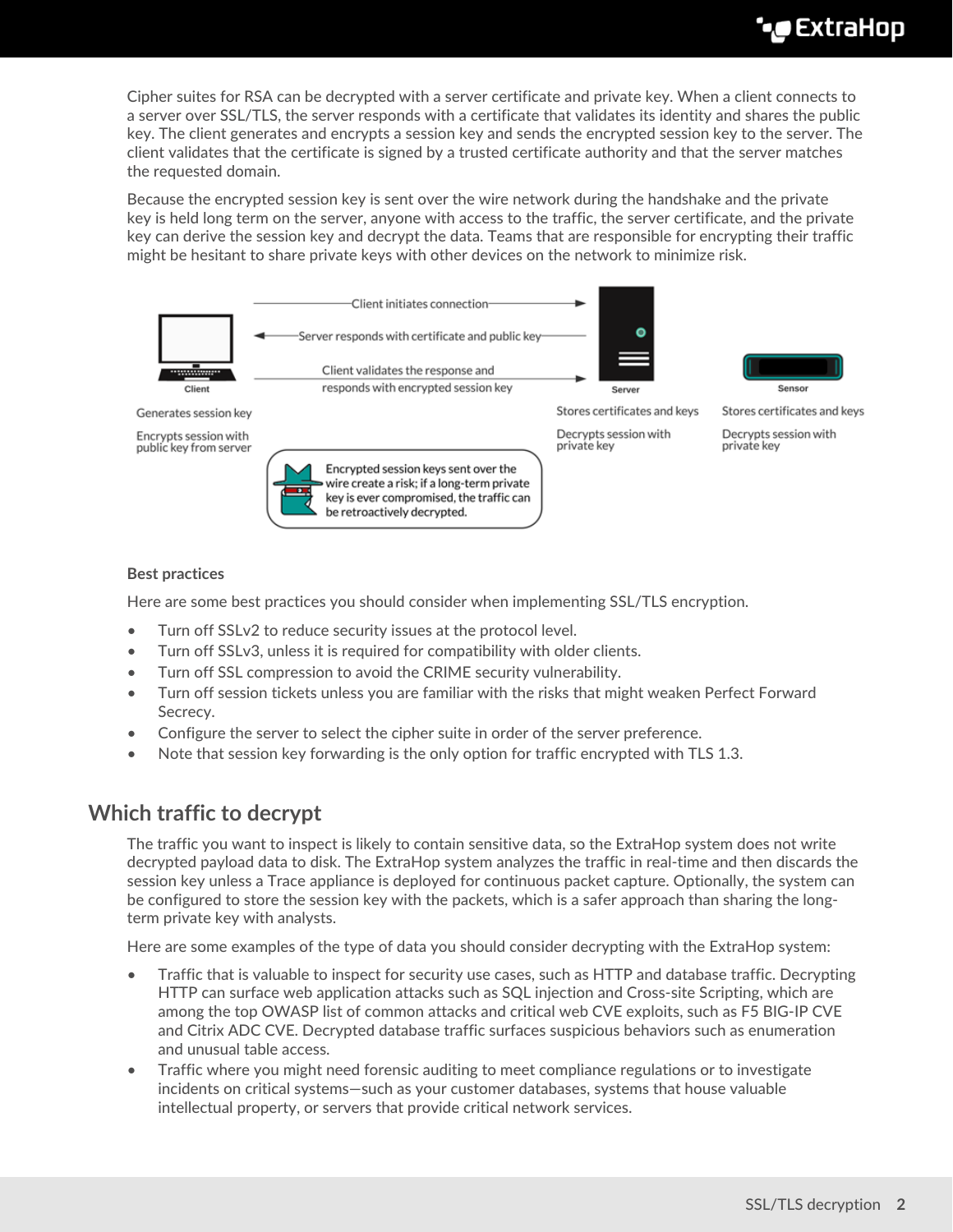You can also identify the type of encrypted traffic for a specific device discovered by the ExtraHop system. [Find the device](https://docs.extrahop.com/8.9/find-device)  $\mathbb Z$  in the system and navigate to the device detail page.

In the left pane, click **SSL** in the Server Activity section. In the center pane, scroll to the Top Cipher Suites chart.

| * ExtraHop<br>Reveal(x)                                                                                                | Overview Dashboards Detections Alerts Assets Records Packets                                          |                                                                       |
|------------------------------------------------------------------------------------------------------------------------|-------------------------------------------------------------------------------------------------------|-----------------------------------------------------------------------|
| Last 30 minutes $\sim$                                                                                                 | Devices / markium.example.com / SSL Server                                                            |                                                                       |
| markium.example.com<br>IP: 192.168.193.77<br>MAC:<br>76:AE:6A:8D:3D:80<br>Overview<br><b>Cloud Services</b><br>Network | Top Content Types ~<br><b>Application Data</b><br>Handshake<br><b>Change Cipher</b><br>Alert-         | <b>Top Aler</b><br>132,726<br>Encrypted<br>57,811<br>14,465<br>13,466 |
| <b>TCP</b>                                                                                                             | <b>SSL Certificate Details *</b>                                                                      |                                                                       |
| <b>Server Activity</b><br><b>LDAP</b>                                                                                  | Certificate Expiration Dates ~<br>Idap.i.example.com:RSA_2048:eb6b74 2037/04/19<br>Idap.i.example.com | Top Domains (SNI) ~                                                   |
| <b>SSL</b><br><b>Client Activity</b>                                                                                   |                                                                                                       |                                                                       |

# **How to decrypt your SSL traffic**

How you decrypt SSL traffic depends on the cipher suite and your server implementation.

Note: See [supported cipher suites](https://docs.extrahop.com/8.9/pfs-install/#supported-ssl/tls-cipher-suites) **E** to learn which cipher suites can be decrypted and their requirements.

If your SSL traffic is encrypted with PFS cipher suites, you can install the ExtraHop session key forwarder software on each server that has the SSL traffic that you want to decrypt. The session key is forwarded to the ExtraHop system and the traffic can be decrypted. Note that your servers must support the session key forwarder software.

- [Install the ExtraHop session key forwarder on a Windows server](https://docs.extrahop.com/8.9/pfs-install) L
- [Install the ExtraHop session key forwarder on a Linux server](https://docs.extrahop.com/8.9/pfs-linux-install) E

If you have an F5 load balancer, you can share session keys through the balancer and avoid installing the session key forwarding software on each server.

[Session key forwarding from an F5 LTM](https://docs.extrahop.com/8.9/customers/deploy-eda-f5ltm) E

If your SSL traffic is encrypted with RSA cipher suites, you can still install session key forwarder software on your servers (recommended). Alternatively, you can upload the certificate and private key to the ExtraHop system